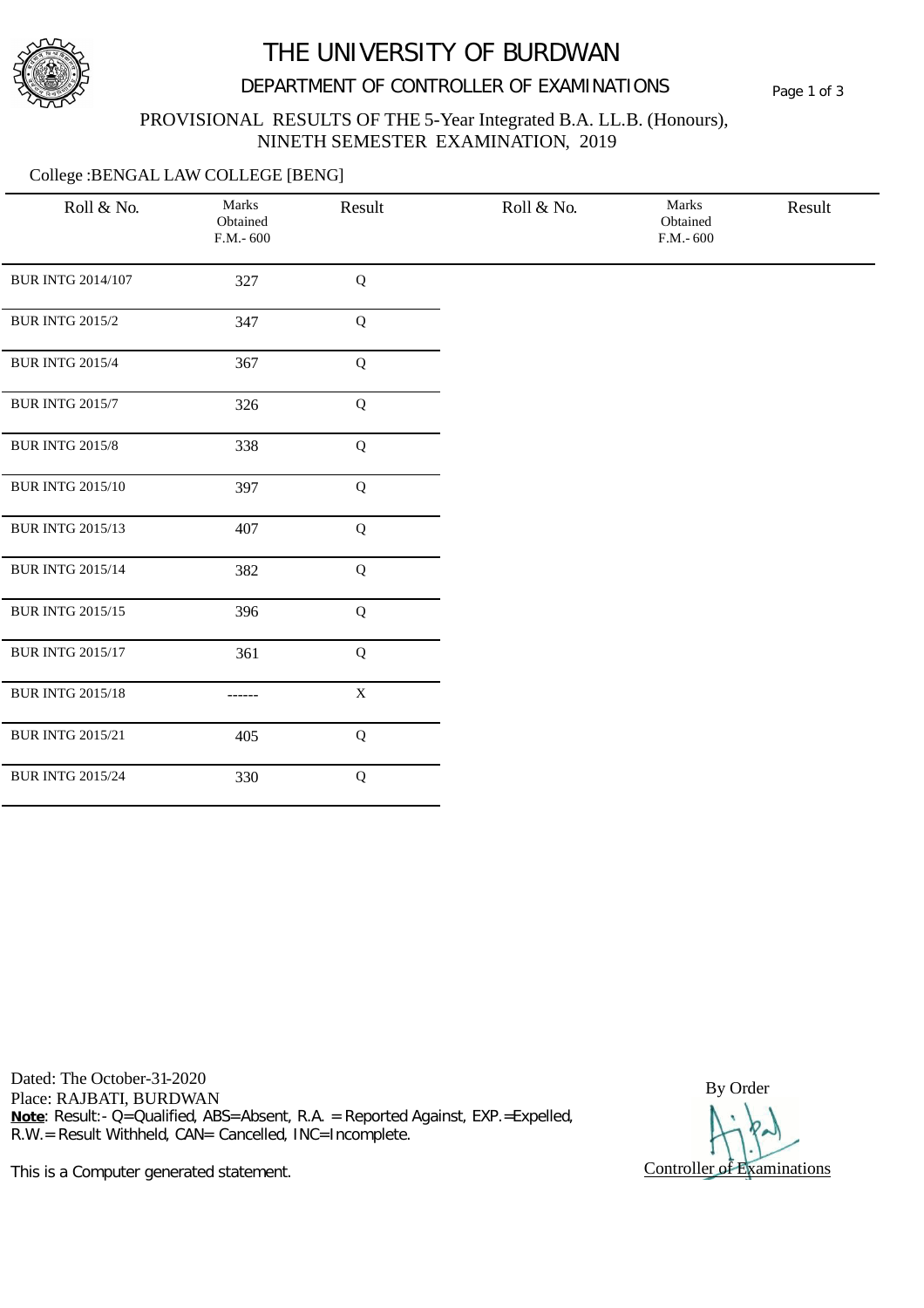

# THE UNIVERSITY OF BURDWAN

## DEPARTMENT OF CONTROLLER OF EXAMINATIONS Page 2 of 3

#### PROVISIONAL RESULTS OF THE 5-Year Integrated B.A. LL.B. (Honours), NINETH SEMESTER EXAMINATION, 2019

#### College :LAW COLLEGE, DURGAPUR [DURGA1]

| Roll & No.              | <b>Marks</b><br>Obtained<br>$F.M.-600$ | Result     | Roll & No. | Marks<br>Obtained<br>$F.M.-600$ | Result |
|-------------------------|----------------------------------------|------------|------------|---------------------------------|--------|
| <b>BUR INTG 2014/48</b> | ------                                 | <b>INC</b> |            |                                 |        |

Dated: The October-31-2020 Dated: The October-31-2020<br>Place: RAJBATI, BURDWAN BY Order **Note**: Result:- Q=Qualified, ABS=Absent, R.A. = Reported Against, EXP.=Expelled, R.W.= Result Withheld, CAN= Cancelled, INC=Incomplete.

Controller of Examinations

This is a Computer generated statement.